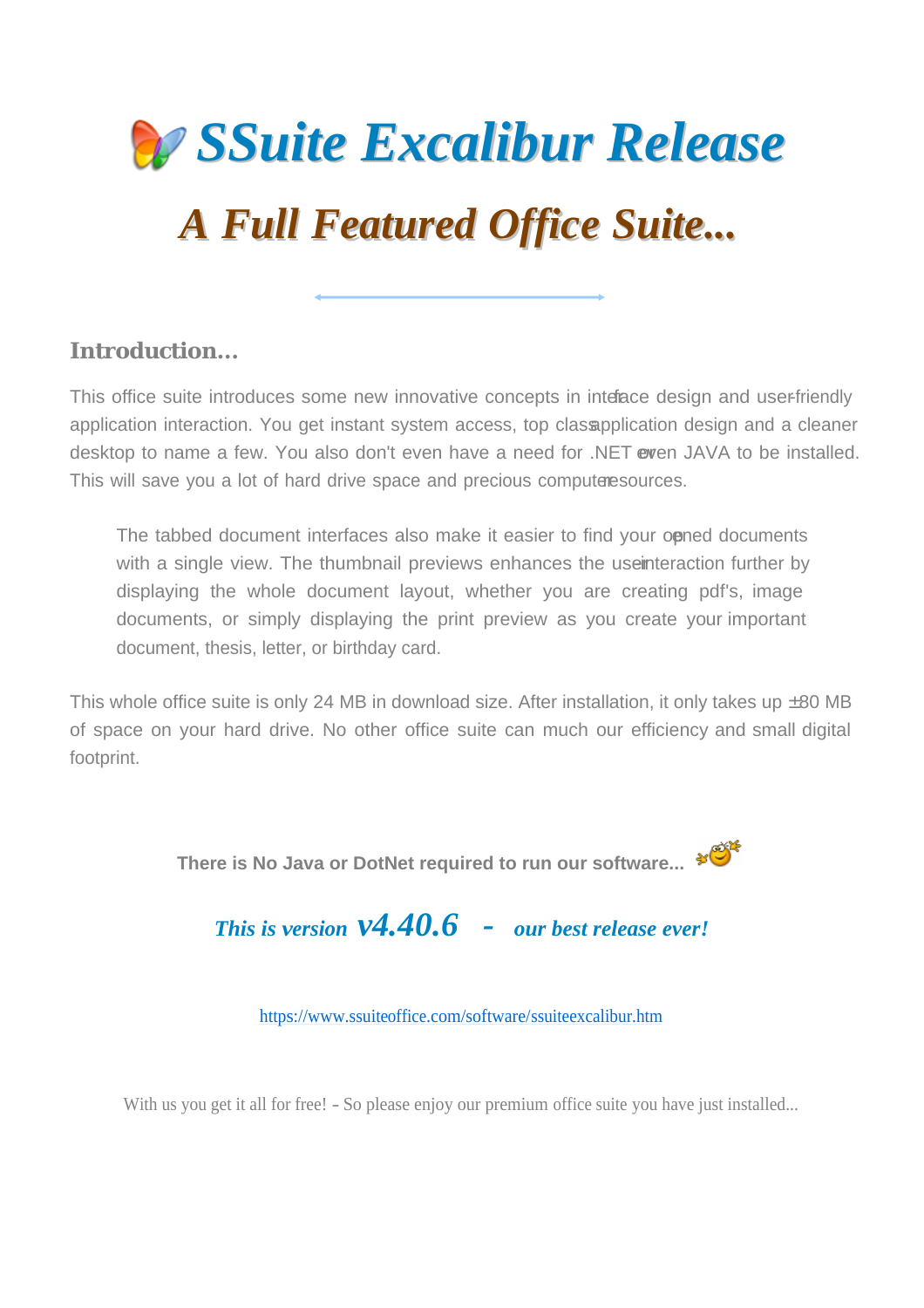*NEW ONLINE EXCALIBUR RELEASE*

https://desktop.ssuiteoffice.com/

### **Try our new Online HTML5 Web Editions...**

Accel Spreadsheet Online Edition



https://spreadsheet.ssuiteoffice.com/

WordGraph Editor Online Edition



https://word.ssuiteoffice.com/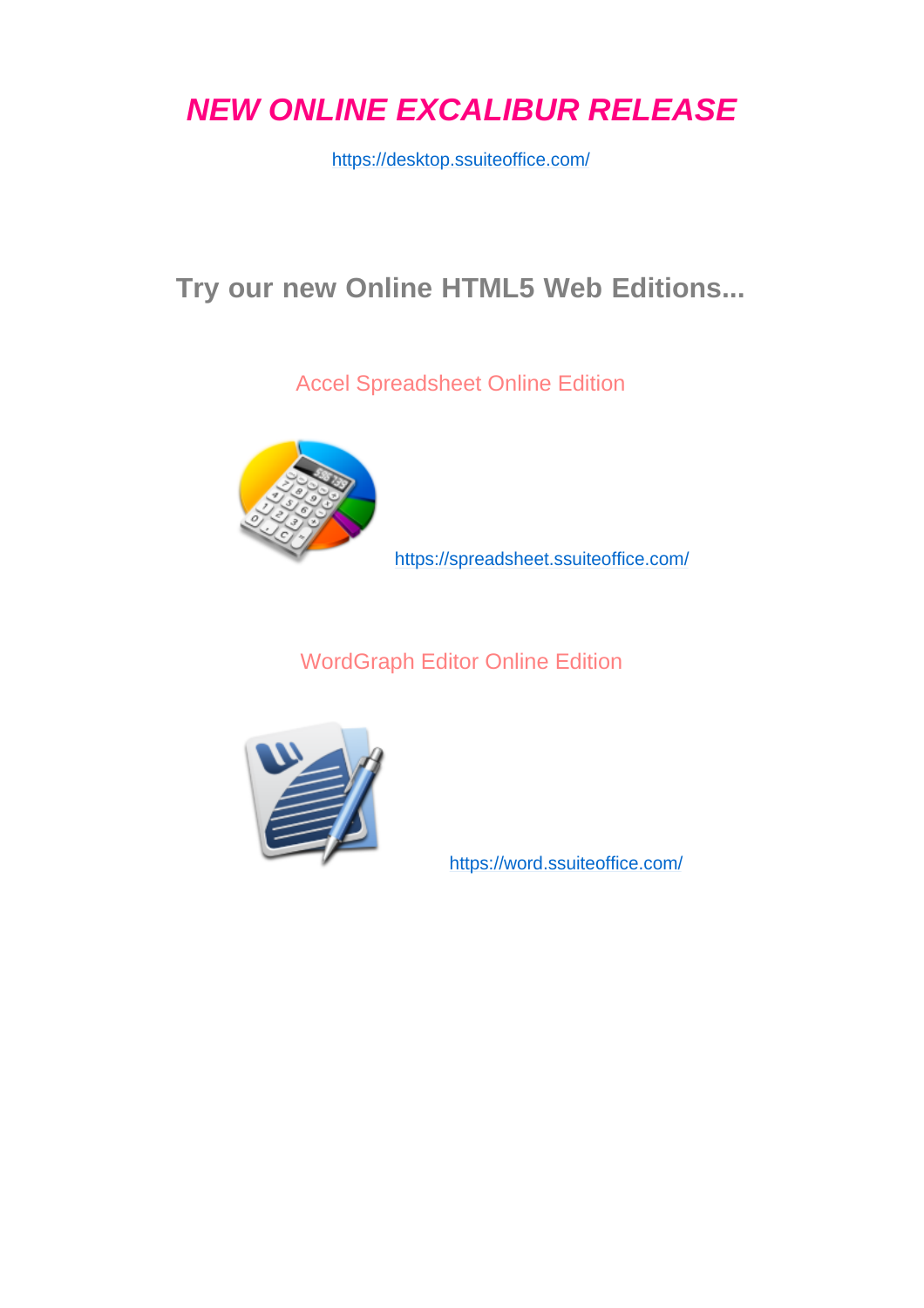# The next time you start your system... <sup>\*</sup>

Please be aware that three small applications will run automatically on your next system start-up e.g. "Mac Dock", "Side Clock", and the System monitor app.

If you do not want to use the "Mac Dock for PC", "Side Clock", or System monitor applications, simply delete the shortcuts from the Startup Folder.  $\{ go to - Start \}$  All Programs >> Startup  $\}$ 

Just move them where-ever you want after they've started, they will remember their position the next time you run them again.

For Windows 8/8.1/10 only! >> Opening the startup folder...

Start the run dialog and enter the following command:

#### "shell:startup" OR "shell:common startup"

Now just add or delete any shortcut to this folder as you like.

### Donate and become our Hero!

https://www.ssuiteoffice.com/donate.htm

Please donate and help support our efforts in providing you with free office software.

Your contributions are vital to the success of our initiative.

https://www.ssuiteoffice.com/resources/windowswithnojava.htm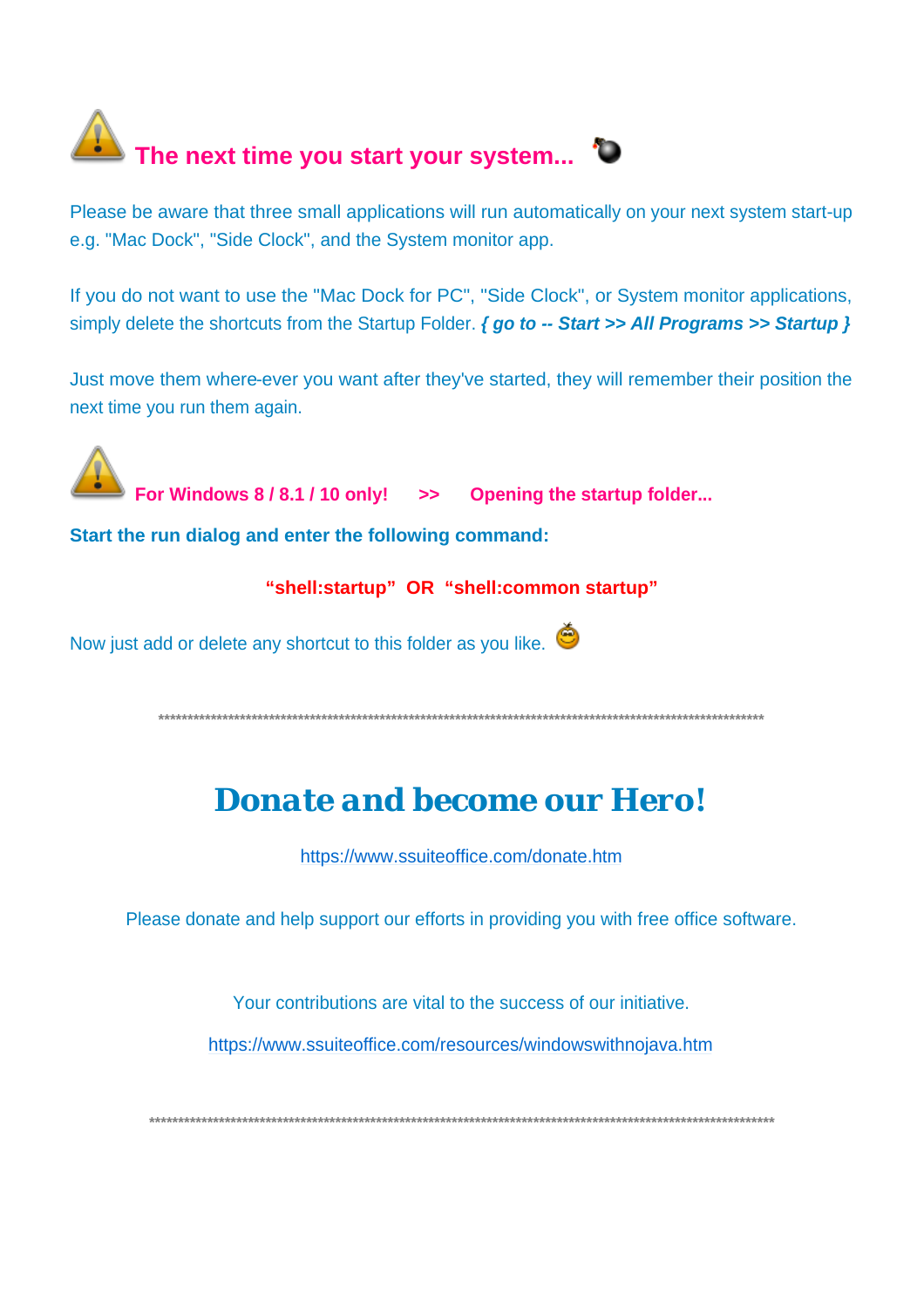Brand New HTML5 Web Apps Released, Forget the Cloud... Go Direct!



Our own custom web search engine - GROOT - PWA enabled!

https://groot.ssuiteoffice.com/



A word processor for ALL mobile devices... - PWA enabled!

https://bluevelvet.ssuiteoffice.com/

Incase you were wondering what a PWA is... it's the next software revolution!

Read more about it on our great blog:

https://blog.ssuiteoffice.com/articles/ssuiteoffice/what-is-a-pwa-and-how-to-install-it-with-googlechrome-browser.htm

**SSuite Office's User Tutorials** 

Come have a look at all our tutorials to help you get the best out of any SSuite Office application...

https://www.ssuiteoffice.com/tutorials.htm

Come help yourself to our free office software:

https://www.ssuiteoffice.com/freedownloads.htm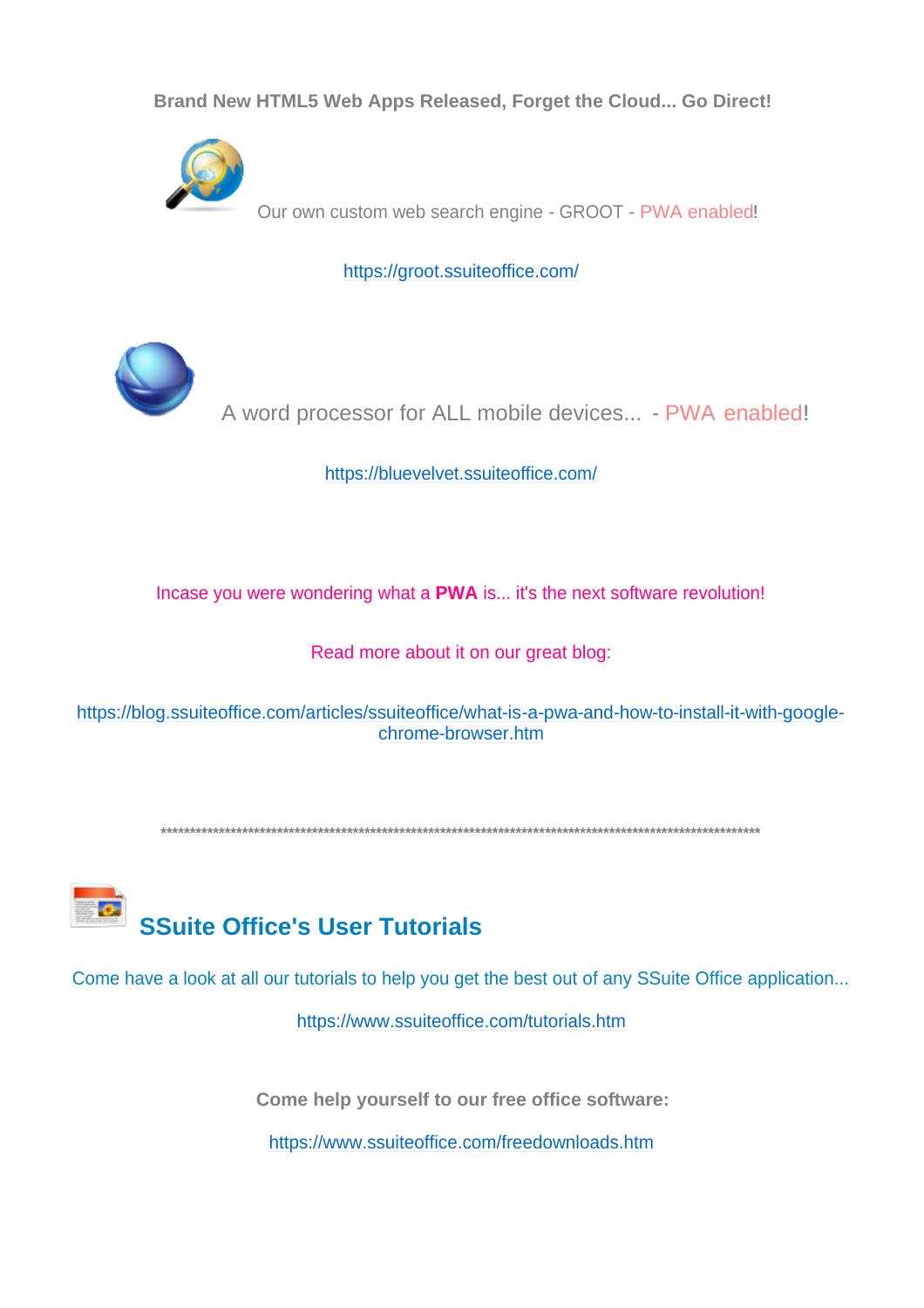Come have a look at our new free Online Office Suite - PWA enabled:

https://office.ssuiteoffice.com/

## **SSuite Office's Service Packs**

Stay up to date and get yourself the latest service packs straight from our website...

https://www.ssuiteoffice.com/resources/servicepacks.htm

# **WordGraph Document Screen Views**

To set the correct focus or zoom factor{Page Size} on startup for WordGraph, just go to the main menu and select the following: Tools >> WordGraph Options...

Now simply select the focus or zoom factor you want for WordGraphto display your text in when opening or starting a document.

F7 and F8 function keys to zoom in or out...

#### **Recommended Zoom Factors:**

| 1024 x 768  | >> | 100%        |
|-------------|----|-------------|
| 1366 x 768  | >> | 130%        |
| 1600 x 900  | >> | <b>140%</b> |
| 1920 x 1080 | >> | 150%        |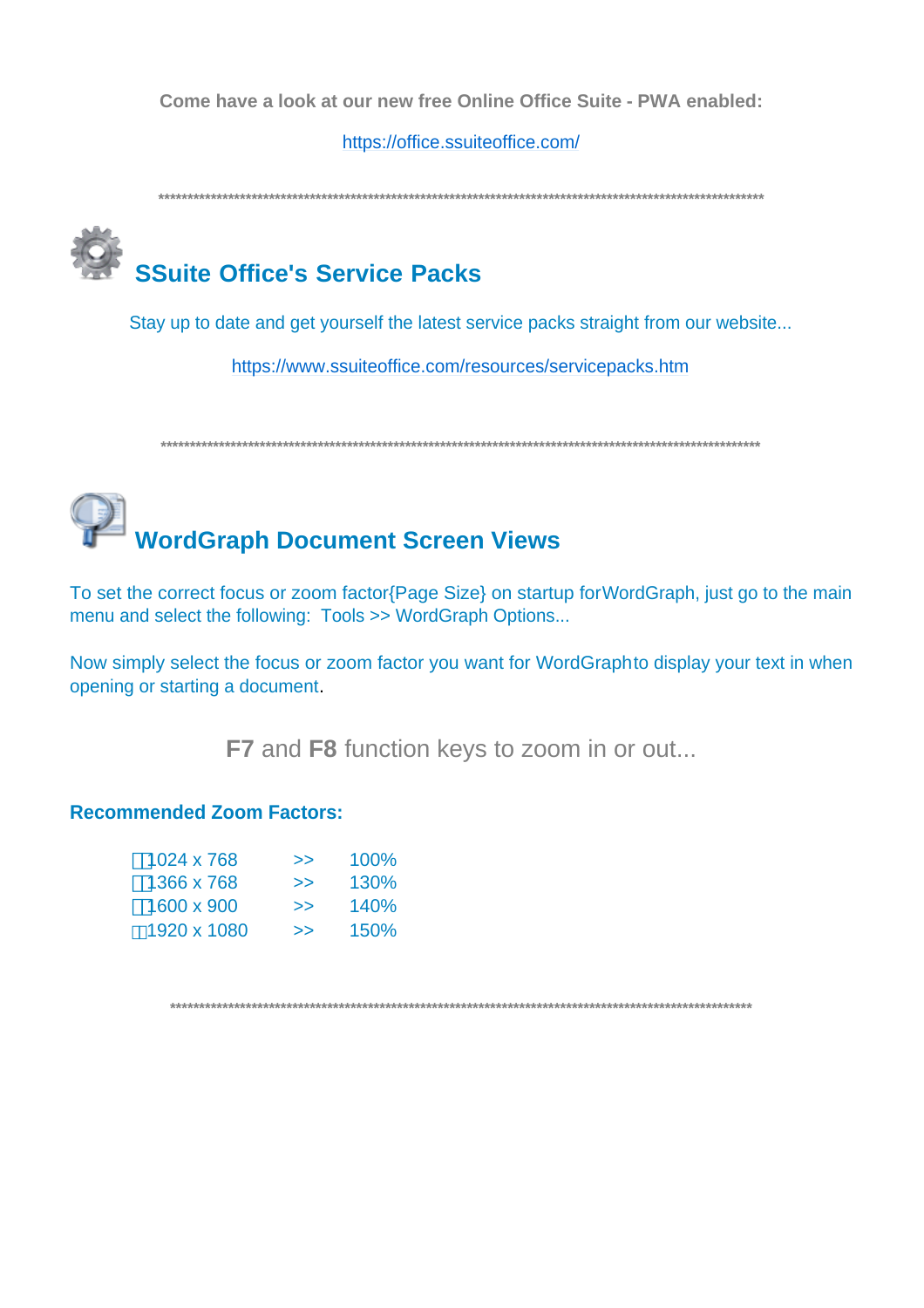

#### **Please take note about the helpfiles:**

The help files will not open in Windows Vista or Windows 7 / 8 / 10. Windows itself displays a message that says it does not support "WinHlp32.exe" anymore.

The Windows Help program (WinHlp32.exe) is no longer included with Windows Vista or Windows 7/8/10. Users who want to view 32-bit .hlp files must download the program from the **Microsoft Download Center**, and then install it on their computers. All 3rd party software developers are prohibited from distributing this file with their software installation(s).

Below... you will find, are all the download links to the relevant Windows operating systems that needs the "WinHlp32.exe" executable to perform correctly.

## **Click below get the latest Help-File for your Windows System:**

https://www.ssuiteoffice.com/resources/How-To-Run-Helpfiles-On-Windows.htm

#### **OR Download Directly From Us...**

https://www.ssuiteoffice.com/software/mswindowswinhlp32pack.htm



To install, just double-click on the downloaded file and Windows will do the rest. The help files will now run normally. There is no need for a restart.

{ WinHlp32.exe - 640 KB in download size }

 **The Windows 10 "WinHlp32.exe" will NOT be released...**

**Microsoft has announced that it will not implement this file for future use in Windows 10!**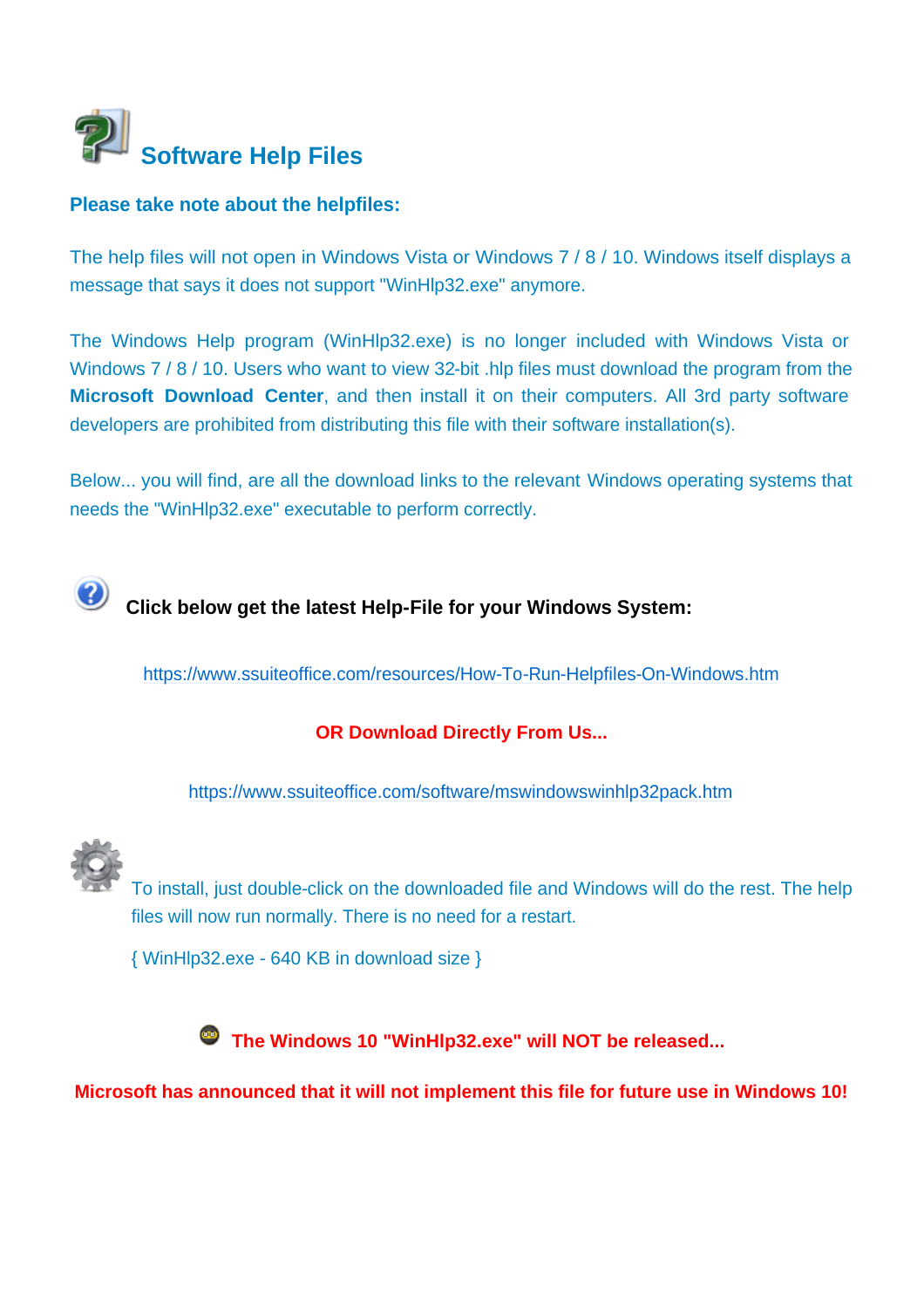#### **Windows 10 - Quick Solution without the help of Microsoft or any installations:**

For users who need "winhlp32.exe", just get a copy from a Windows XP system. It is located in **c:\windows**. Then, on Windows 10, boot to the command prompt or login using the built-in "Administrator" account, go to the windows folder, and replace the stub with winhlp32,exe from the XP system.

Problem solved - until you run sfc /scannow. This is yet another annoyance caused by Microsoft not wanting us to have a functional HELP for older programs.

#### **Download WinXP Helpfile here:**

https://www.ssuiteoffice.com/downloads/windows/WinXP-winhlp32.zip

How to enable the hidden "Administrator" Account in all of the Wirdows systems:

Run the command prompt { Admin } and enter:

#### net user administrator /active:yes

This will then activate the account. Just log off and re-login with the Administrator account. No password is necessary, just press on the enter button to continue.

To disable the Admin account:

#### net user administrator /active:no



You are now able to upsize your existing installation of SSuite Excalibur to match your screen size for better viewing and user-interaction.

Just download the appropriate Office Suite update zip-file that will fit your screen the best: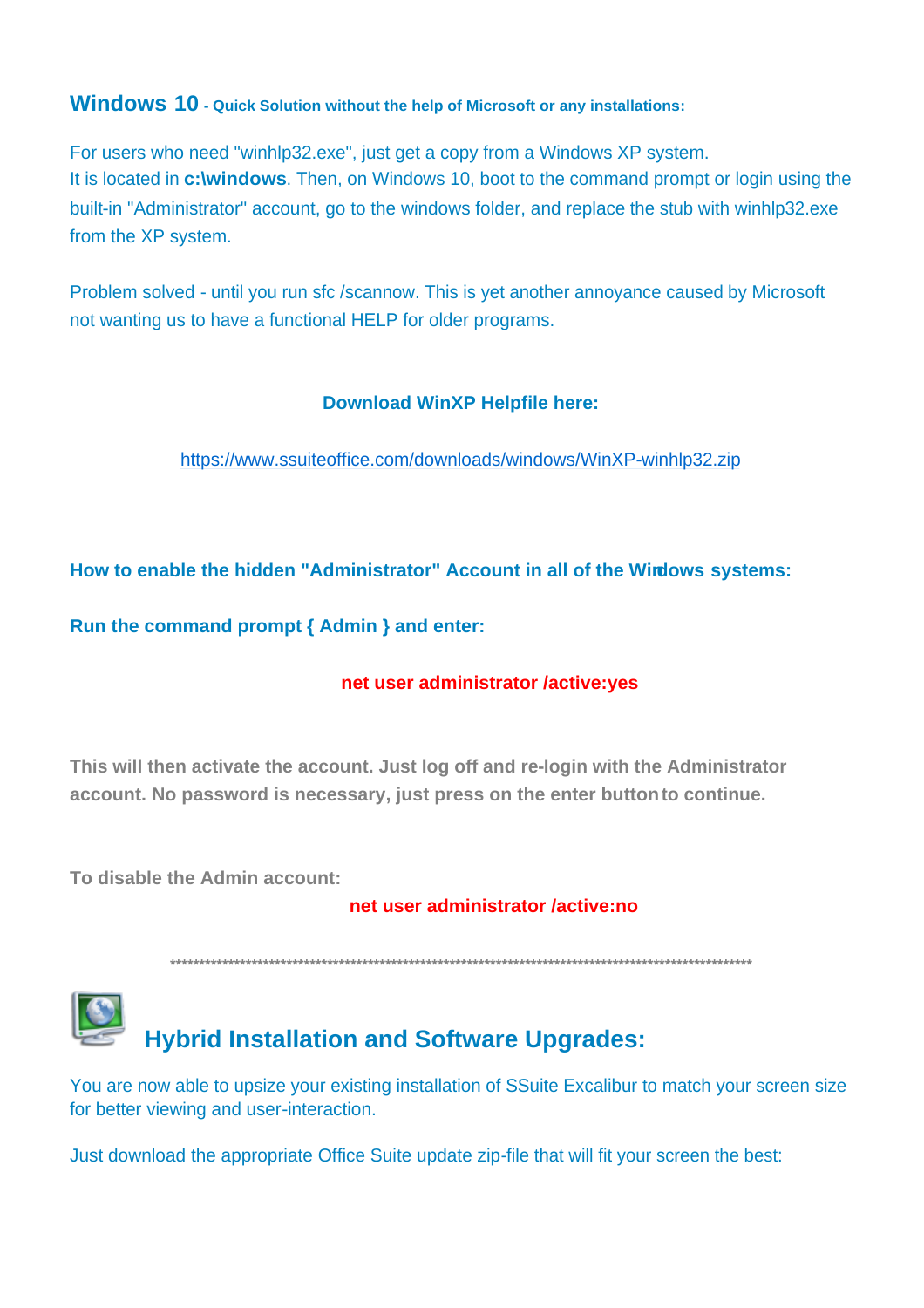#### SSuite Office - 1024 x 600: { Default Size }

https://www.ssuiteoffice.com/downloads/servicepacks/SSuiteExcaliburUpdate.zip

#### **SSuite Office - 1366 x 768:**

https://www.ssuiteoffice.com/downloads/servicepacks/SSuiteExLexProUpdate.zip

#### **SSuite Office - 1600 x 900:**

https://www.ssuiteoffice.com/downloads/servicepacks/SSuitePremiumHDUpdate.zip

#### **SSuite Office - 1920 x 1080 Full HD -- 4K 8K:**

https://www.ssuiteoffice.com/downloads/servicepacks/SSuiteOmegaOfficeUpdate.zip



Unzip, copy, and paste the new application files over the existing ones found in the installation folder of SSuite Excalibur, or just extract the files directly into the installation folder:

x86 Windows - 32bit

x64 Windows - 64 bit

C:\Program Files\SSuiteExcaliburOffice C:\Program Files (x86)\SSuiteExcaliburOffice

#### **Windows printer environment...**

If you are installing this software on a stand-alone computer that does not have a printer connected or does not have a printer driver installed, please simply install or load a generic driver from Windows's list of drivers. You may install any ink jet printer driver from Canon or HP for best results. {e.g. Canon i250/i1500 or HP 690C/710}

If you have a printer, make sure it is connected and switched on, as you may get an error message saying the WordGraph application has stopped working { This is a Windows 10 Error, our application is NOT at fault }.

This only happens if you don't have a printer set as your default printer, the printer is not connected or communicating with your computer!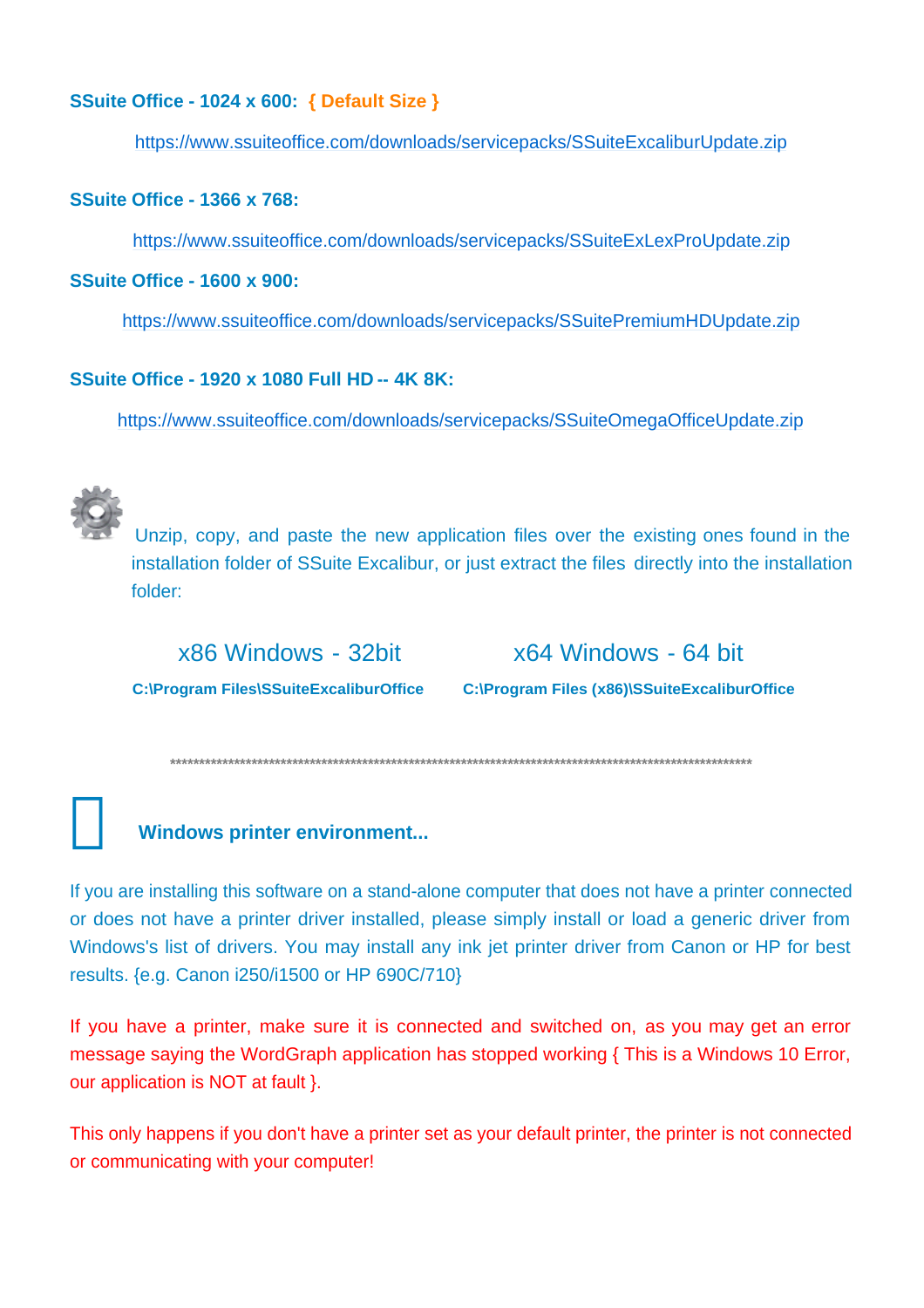If you don't want to install a printer driver, simply go to the printer page on the control panel and select the Microsoft XPS Document Writer as the default Printer. As simple as that!

|       | Microsoft XPS Document Writer |                        |
|-------|-------------------------------|------------------------|
| Ready |                               | Open                   |
|       |                               | Set as Default Printer |
|       |                               | Printing Preferences   |
|       |                               | Pause Printing         |
|       |                               | Sharing                |
|       | Use Printer Offline           |                        |
|       |                               | Refresh                |
|       |                               | Create shortcut        |
|       |                               | Delete                 |
|       |                               | Rename                 |
|       |                               | Properties             |

This is needed for creating the best working and enhanced environment for our word processor's print preview features. Thank you.

#### How to use the new custom spell checker...

To use the custom spell checker successfully, just follow these easy steps...

- 1. To spell check a whole document, just click on the Custom Spell Checker button.
- 2. To spell check a paragraph, just double-click / select the paragraph and click on  $\mathcal{L}$  button.
- 3. To spell check a single word, just double-click / select the word or words and click on the SO button.

That is it, the whole document, selected paragraph or word, will now appear in the Spell Checker automatically.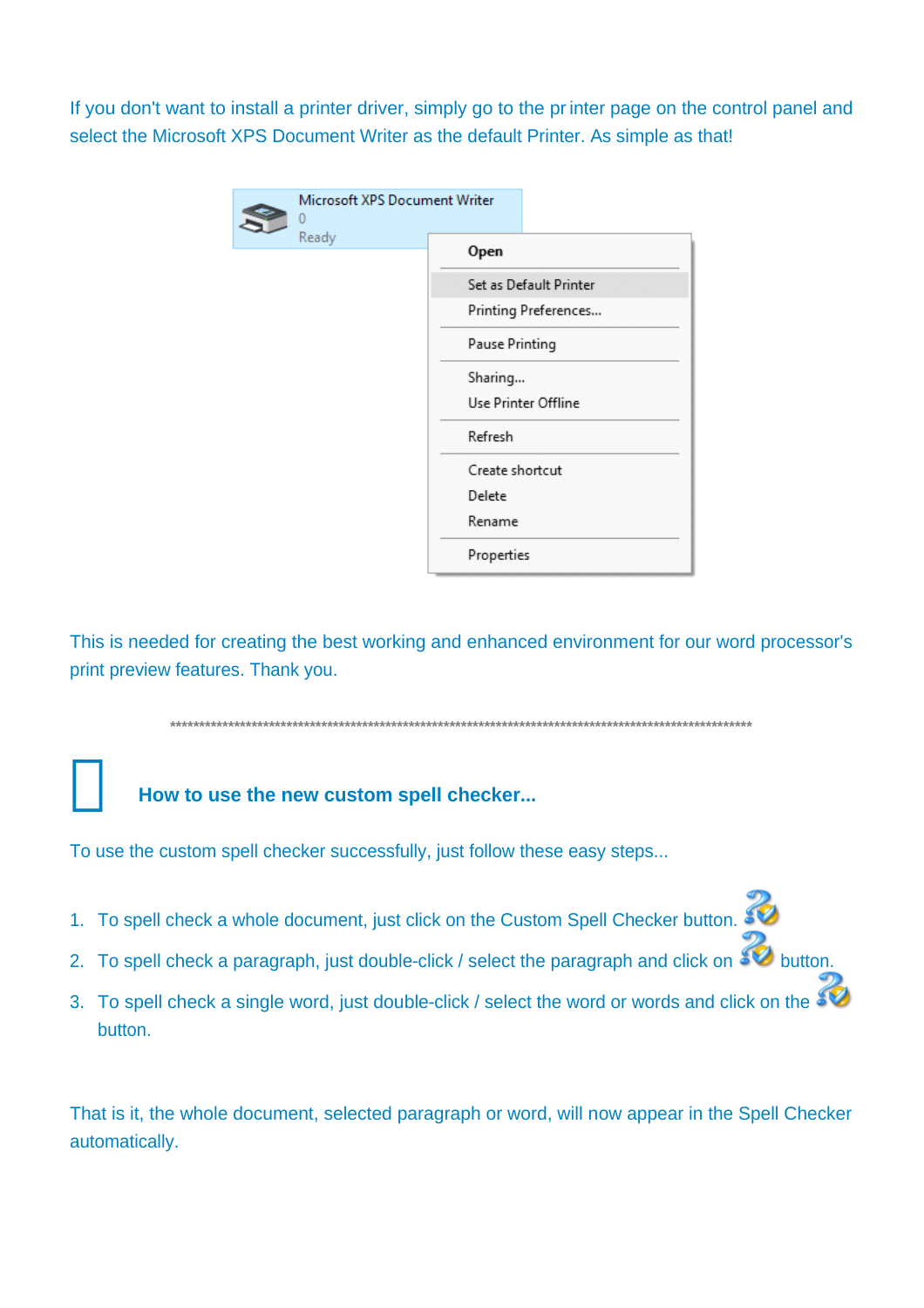Just click on the "Start Checking" button and correct all your spelling mistakes fast...



When you are finished spell checking, just click on the "Copy to clipboard" button and paste your corrected text back into your document...  $\mathbf \widehat{\mathbf \omega}$ 

#### **Accel Spreadsheet:**

 **-** *Remember to spell check THEN format your spreadsheet!*



**Document File Formats in SSuite WordGraph Editor:**

#### **Standard Open / Save Document Formats:**

- 1. Plain Text -- Plain Text ANSI ( \*.txt )
- 2. XML File Format -- XML File ( \*.xml )
- 3. C++ File Format -- C++ File ( \*.cpp )
- 4. SQL File Format -- SQL File ( \*.sql )
- 5. Pascal File Format -- Pascal File ( \*.pas )
- 6. C++ Header File Format -- Header File ( \*.h )
- 7. Rich Text Format -- Rich Text Format ( \*.rtf )
- 8. Web Page Source File -- Web Page ( \*.htm, \*.html )
- 9. Rich Text Compressed Format {compresses up to 90%} -- Rich Text Compressed ( \*.rtc )
- 10. Microsoft Word Document Format -- Word 97-2003 & 6.0/95 RTF ( \*.doc ) **MS Office 95 - 2007**



There are two different types of *doc* formats available. The first type is the official proprietary *MS Doc* format that is locked and requires a licence from Microsoft. The second *doc* format is the one we use, which is an open generic *doc* format that does not require special software to open...

*hence the name - Word 97-2003 & 6.0/95 - RTF ( \*.doc )*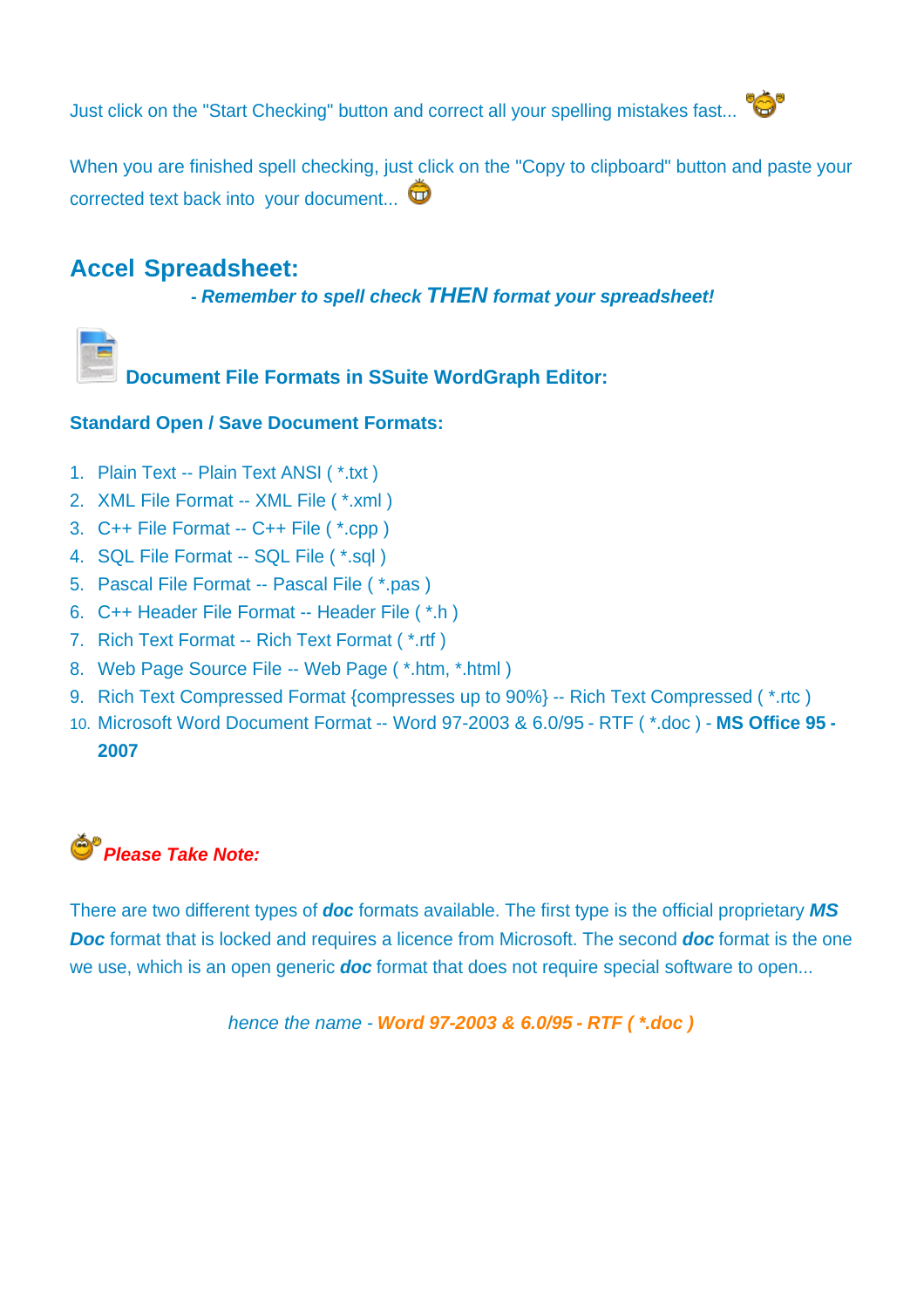#### Digital Document Formats in SSuite WordGraph: { Keeping it Green - No More Paper }

- 1. Windows Bitmap File Format -- (\*.bmp)
- 2. Tagged Information File Format -- (\*.tiff)
- 3. Portable Document File Format -- (\*.pdf)
- 4. SSuite Presentation File Format -- (\*.ssp)
- 5. Graphics Interchange File Format -- (\*.gif)
- 6. Windows Enhanced File Format -- (\*.emf)
- 7. Joint Photographic Experts Group -- (\*.jpg)
- 8. Portable Network Graphic File Format -- (\*.png)
- 9. Portable Documents File Format -- Text Only (\*.pdf)

## **Document File Formats in SSuite Accel Spreadsheet:**

#### **Spreadsheet File Formats:**

- 1. Tabbed Text File Format -- Tabbed Text File (\*.txt)
- 2. SSuite Accel Format -- SSuite Accel Workbook (\*.vts)
- 3. Microsoft Excel 4 File Format -- MS Excel 4 Worksheet (\*.xls)
- 4. Microsoft Excel 5 File Format -- MS Excel 5 Workbook (\*.xls)
- 5. Tabbed Text File Format -- Tabbed Text File (Values Only) (\* txt)
- 6. Comma Separated File Format -- CSV (Comma Delimited) (\*.csv)
- 7. SSuite Basic-Math Spreadsheet -- SSuite Basic-Math Spreadsheet (\*.bms) \*\*\* New Format \*\*\*

#### **Online Office Suite for Desktop and Laptop computers:**

https://www.ssuiteoffice.com/categories/webapps.htm

#### **Online Office Suite for Mobile / Cell Phones and Tablets / Phablets - PWA:**

https://office.ssuiteoffice.com/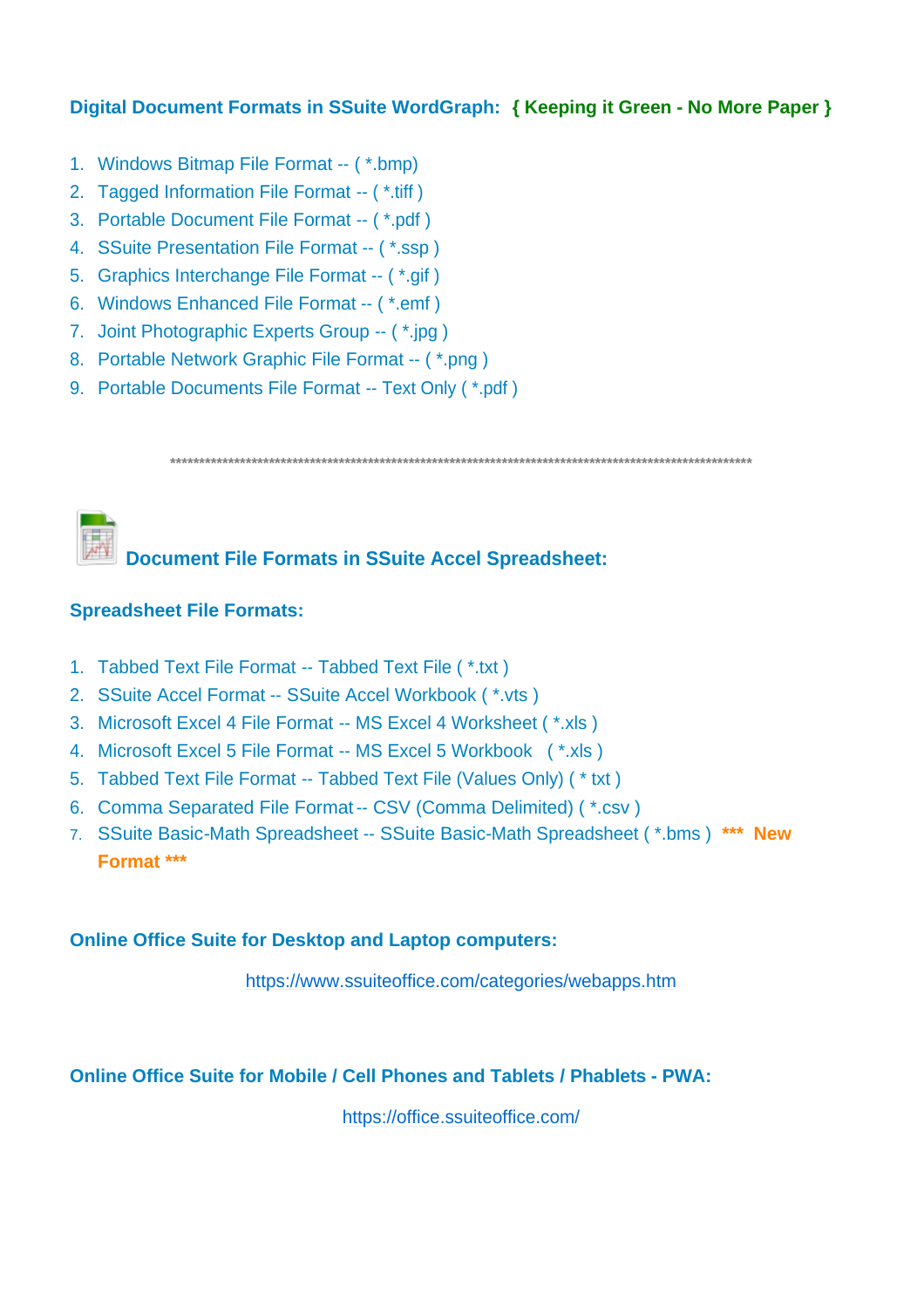All Microsoft Excel documents created in SSuite Accel, are fully compatible with any spreadsheet application that can open and read the Microsoft Excel file format.

When printing in SSuite Accel please see the help file for Header and Footer settings e.g. Page number. Date of worksheet printed etc...

When making your Excel 97-2007 workbooks and spreadsheets compatible with Accel. please read the procedure for this under "File Handling" in SSuite Accel's help file. Microsoft locks all of its documents.

#### To add custom applications to the dock for quick startups, do the following:

Select the blue and green Displays button and then the Applications button as indicated in the image below.



Now click on the add button to search for your application executable to add to the dock list.



Your application will now be added to the custom dock list. When you are finished adding your favourite applications, simply click on the close button. They will now all be listed in the open button row ready for startup.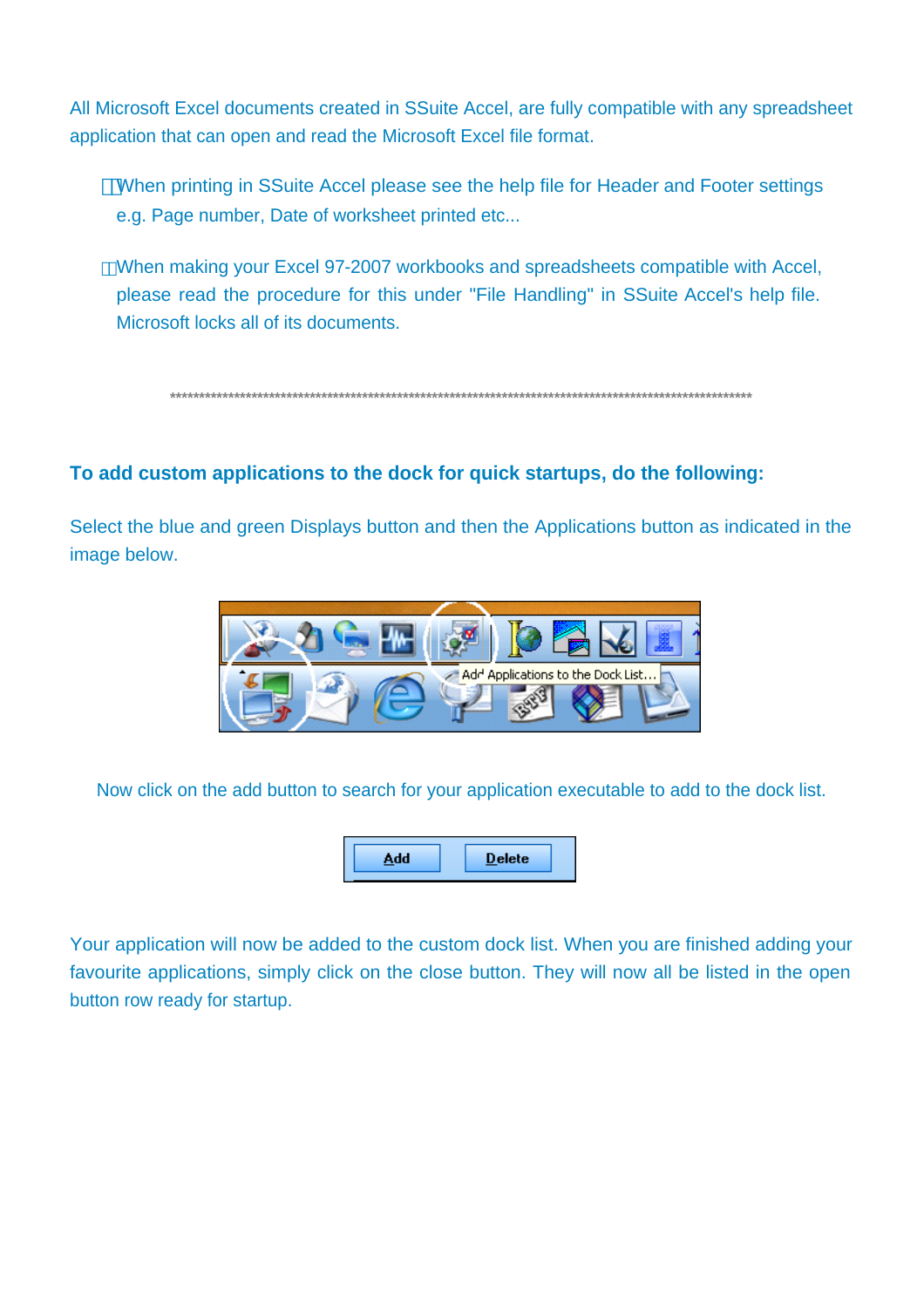The Mac Dock on start-up, takes a very long time to load the application's list on first run...

It unfortunately takes so long because your Anti-Virus software is scanning the application shortcuts when loading after Windows start-up. To prevent this enormous time lag and unneccessary scanning, place the Mac Dock on your Anti-Virus software's exception list.

If you have Windows Defender or Security Essentials running, open the application and click on the last tab named "Settings". In the list displayed on the left-hand side, select the process exceptions and add "Desktop.exe" to the list of processes exempt of scanning. This will enable an instant start-up of the Mac dock when loading application short-cut and icons onto the dock.

**Please Note -** To change settings on the dock, simply right-click on the dock and make your selection from the pop-up menu. Please see the screenshot below.



Netsurfer, WordGraph, EZMail, Mac Dock, and Accel now have transparency selections for XP, Vista, and Windows 7 / 8 / 10 ( right-click on the dock for settings ).

To use the windows media player instead of ours, just select the 'Windows Media Player' option. If you have a different web browser installed and want it to be your default web browser on the dock, just select the 'Custom Browser' option.{supports only IE and FireFox}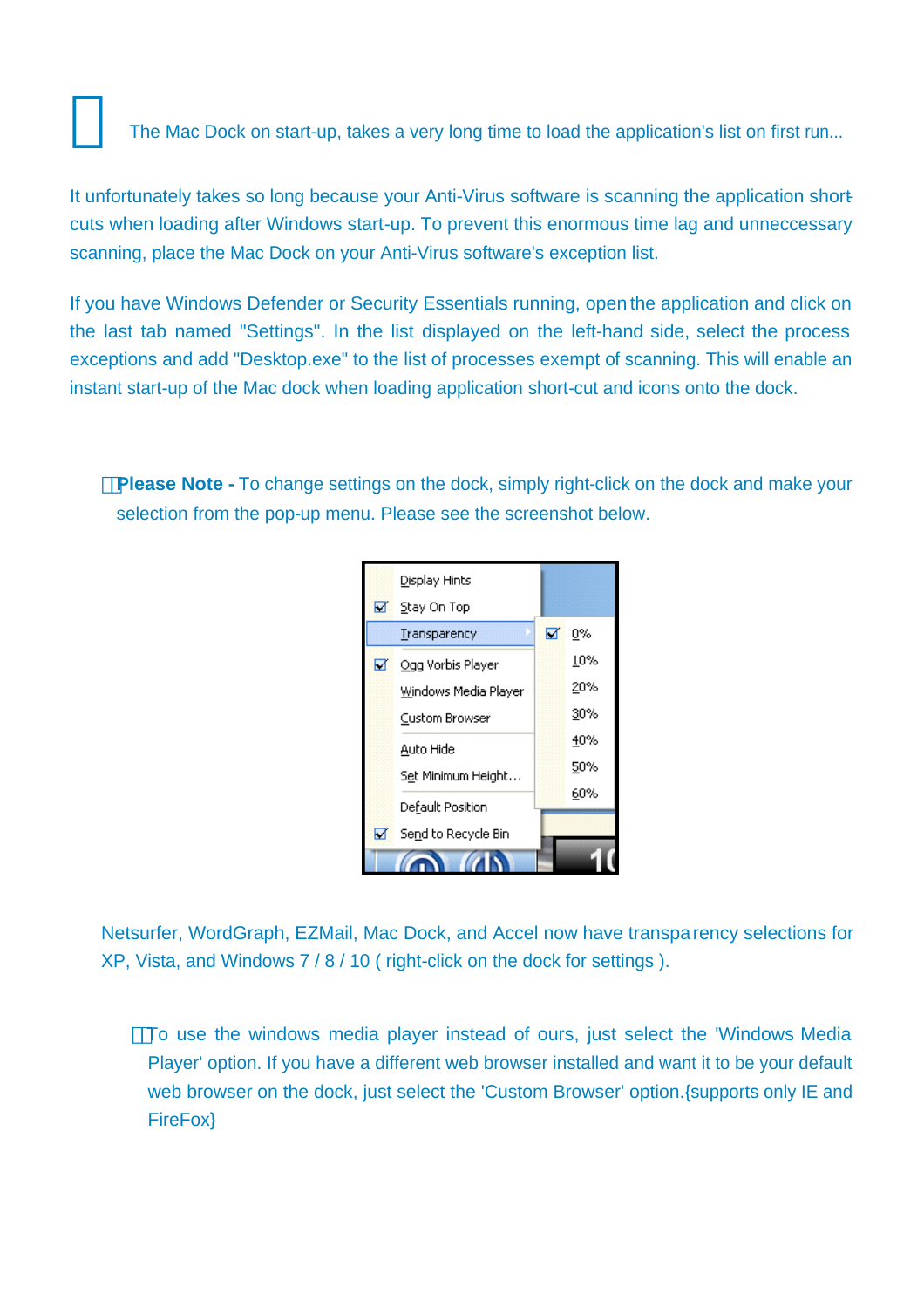#### **Clock Changes and Functions:**





#### **Application Updates:**

Netsurfer, WordGraph, EZMail, Mac Dock, and Accel now have transparency selections for XP, Vista, and Windows 7/8/10 (right-click on the dock for settings).

Access the cloud directly from within our applications. Dropbox, SkyDrive, and OneDrive is fully supported. Just open the window, login, and access all your online documents.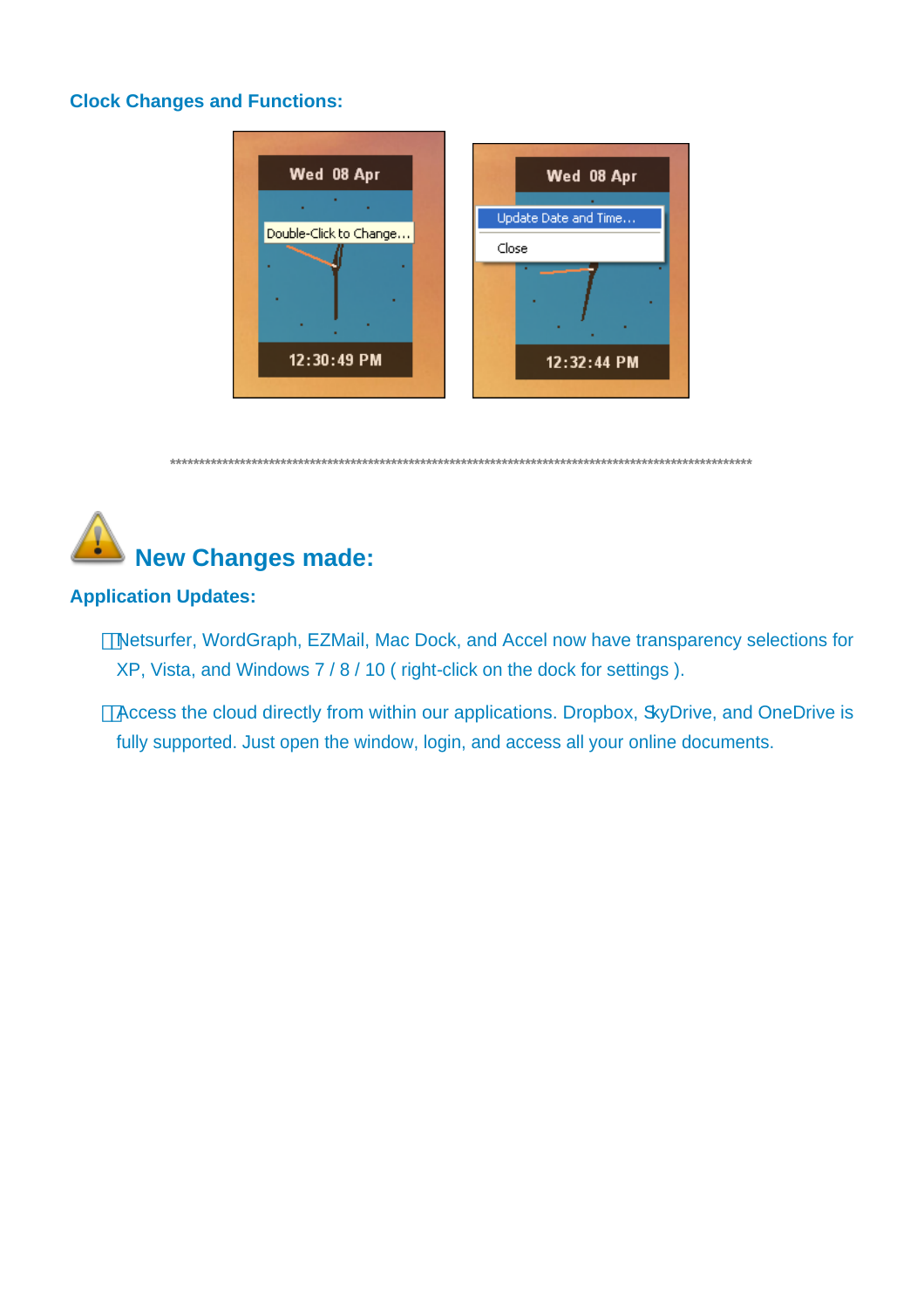

 Now you can create presentations in WordGraph without any effort, just export your work as a "SSuite Presentation" file - \*.ssp

 Convert all those incompatible and unsupported MS Word and ODF files to RTF with an Online Document converter, directly inside WordGraph.

 "SSuite Presentation" files can be viewed in the EZPhoto Album viewer or any current web browser. Just open the \*.ssp file under "All Files \*.\*" in the Open File dialoge box.

 The "Recent Documents" application has a new "File Portal" feature for easier file transfer over networks. Simply drag and drop any file or document onto the zone, and it will be transported immediately to the destination I.P. address or PC host name -(the recipient must also be running the same application). *Please also remember to enable file extensions in Windows Explorer to use the recent document's list successfully.*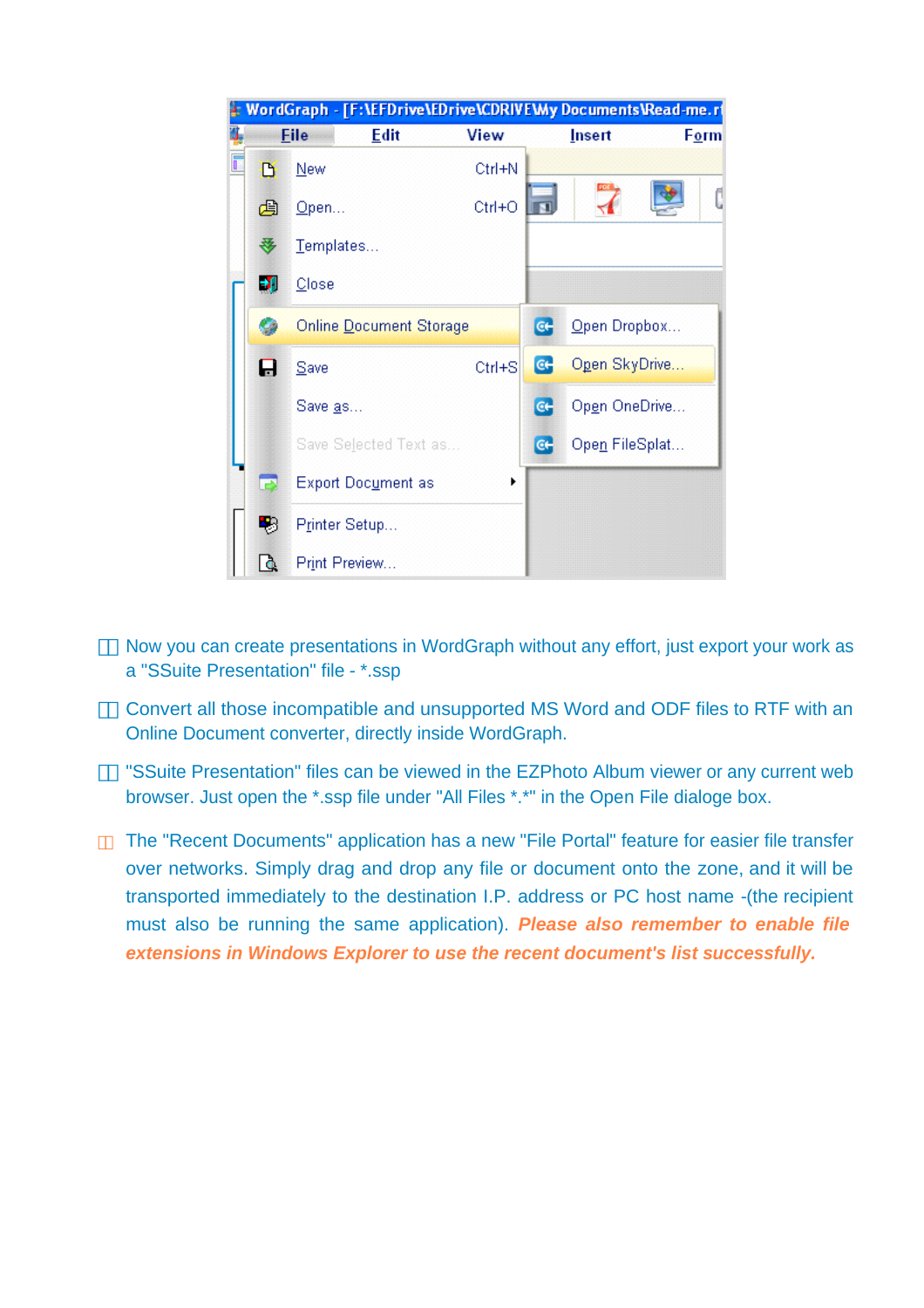You may drop and drag a file, document from the desktop, or the recent documents list, or send the same received file back to where it came from, by simply dragging it onto the drop zone. It is just that simple to use. Double click to use the Open Dialog window for multiple transfers.

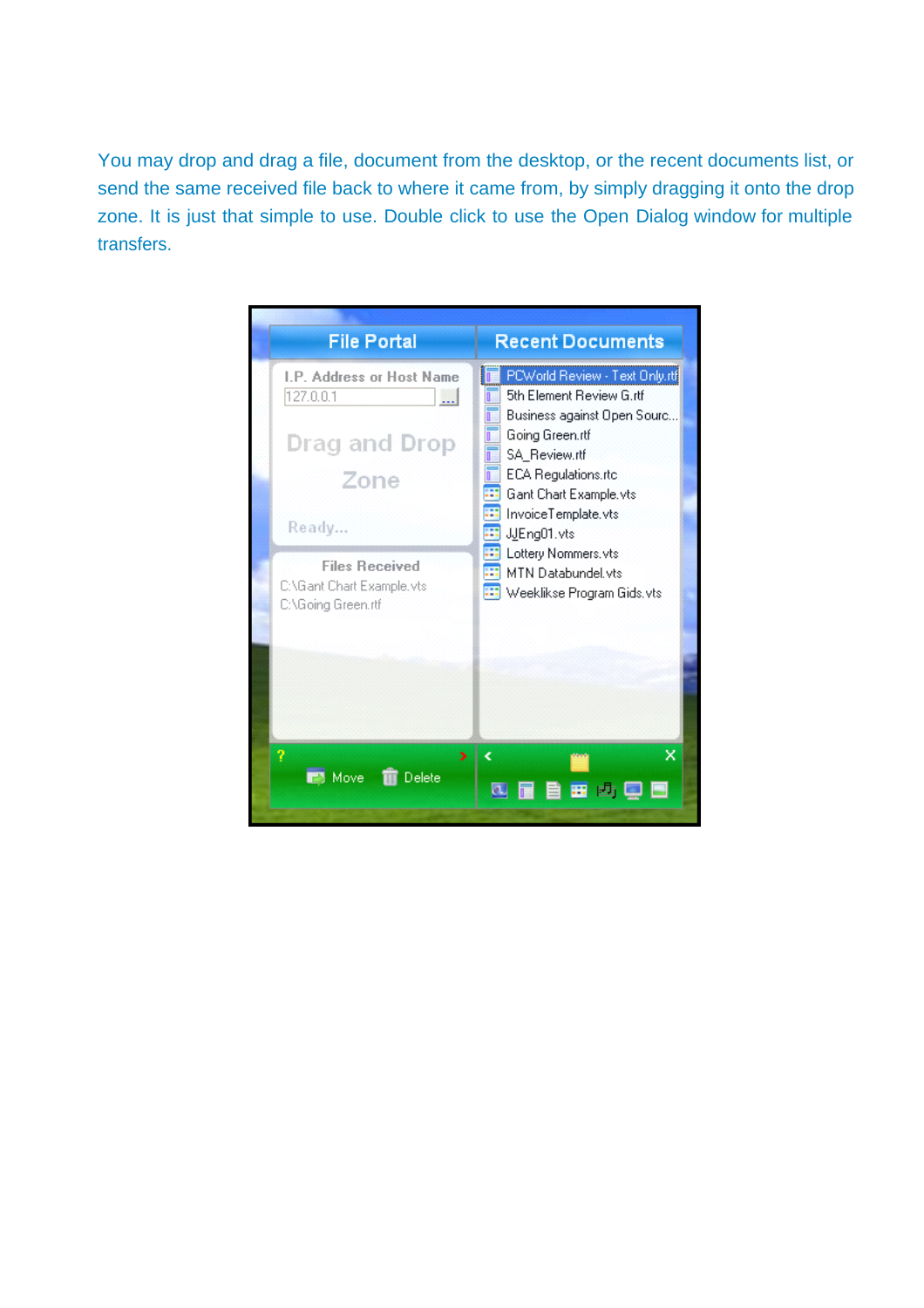We now have file compression for faster data transfers...

...just right-click and select the option on the shortcut menu as seen below...

| <b>File Portal</b>                                                                | <b>Recent Documents</b>                                                                                                           |
|-----------------------------------------------------------------------------------|-----------------------------------------------------------------------------------------------------------------------------------|
| L.P. Address or Host Name<br>MVL-PC-WIN7<br>--- 1<br><b>Drag and Drop</b><br>Zone | 512 Icons<br>∸<br>AdvertensievirPa.rtf<br>Alternative Compute.<br>Ξ<br>Best of 1980's.oga<br>Brayn Adams.oga<br>CapitecBankStatem |
| Ready<br><b>Files Received</b>                                                    | <b>EXI Chrome Passwords</b><br>Computer2.png<br>DeskTopDock.ini                                                                   |
| Send From Open Dialog                                                             | DHL Shipping Box.png<br>Document Holder                                                                                           |
| <b>Clear Files Received List</b>                                                  | Document rtf<br>Downloads                                                                                                         |
| ₩<br>Compress File Transfers                                                      | Maandelikse Begroti<br>Nuwe Belegging 201<br>æ                                                                                    |
| ?<br>У<br>Move<br>Delete                                                          | ¢<br>×<br>画<br>ø.<br>噩                                                                                                            |

Hi-Tech Communications and Data transfer made simple...

**\*\*\*\*\*\*\*\*\*\*\*\*\*\*\*\*\*\*\*\*\*\*\*\*\*\*\*\*\*\*\*\*\*\*\*\*\*\*\*\*\*\*\*\*\*\*\*\*\*\*\*\*\*\*\*\*\*\*\*\*\*\*\*\*\*\*\*\*\*\*\*\*\*\*\*\*\*\*\*\*\*\*\*\*\*\*\*\*\*\*\*\*\*\*\*\*\*\*\*\***



Sending and Receiving E-mail has never been easier.

#### **Send My EZMail**

Your are now capable of sending Voice mail with all your e-mail. Selecting the recording quality and pressing "Start Recording" and "Stop Recording", is all you need to create voice mail messages(that and a microphone...).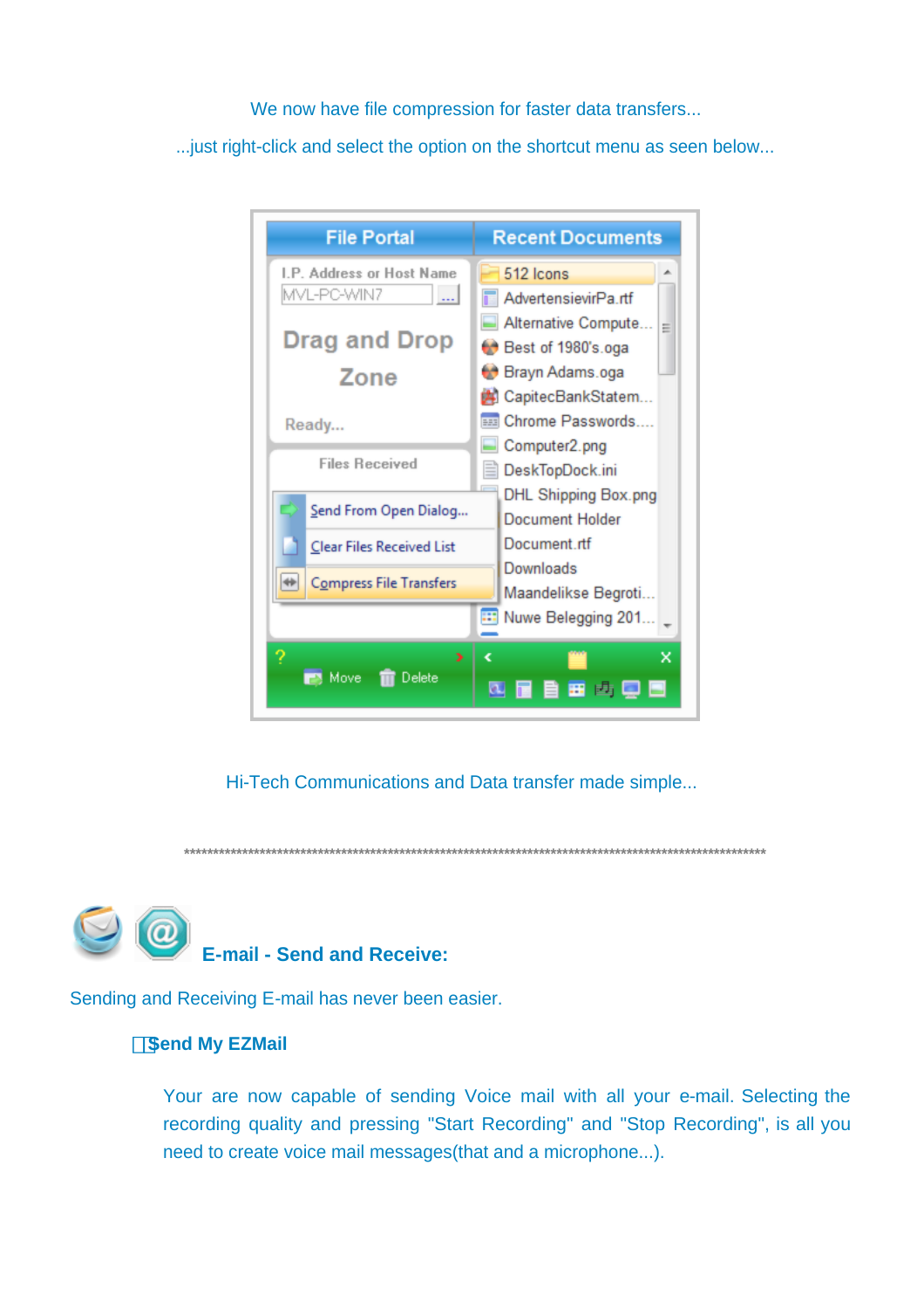#### **Receiving My EZMail**

Just open Receive My EZMail and start receiving all your E-mail. To open attachments, just double click on an attachment and it will open in its respective application.

- Note that only plain text messages can be sent and received.

Saving e-mail addresses is just as easy, double click on the e-mail address of the received e-mail and it will automatically be added to your e-mail address book in "Send My EZMail".

#### **Please take note:**

Both e-mail applications do not support web-based e-mail accounts e.g. Yahoo Mail, **GMail, Hotmail, MSN etc. Supports only direct ISP mail accounts.** 

#### Get the best out of our software and your computer...

https://www.ssuiteoffice.com/tutorials.htm



EZPhoto Editor - New interface cursors for better viewing and also enhanced importing and exporting of image formats. New Print Preview added. New toolbar, colour bar added.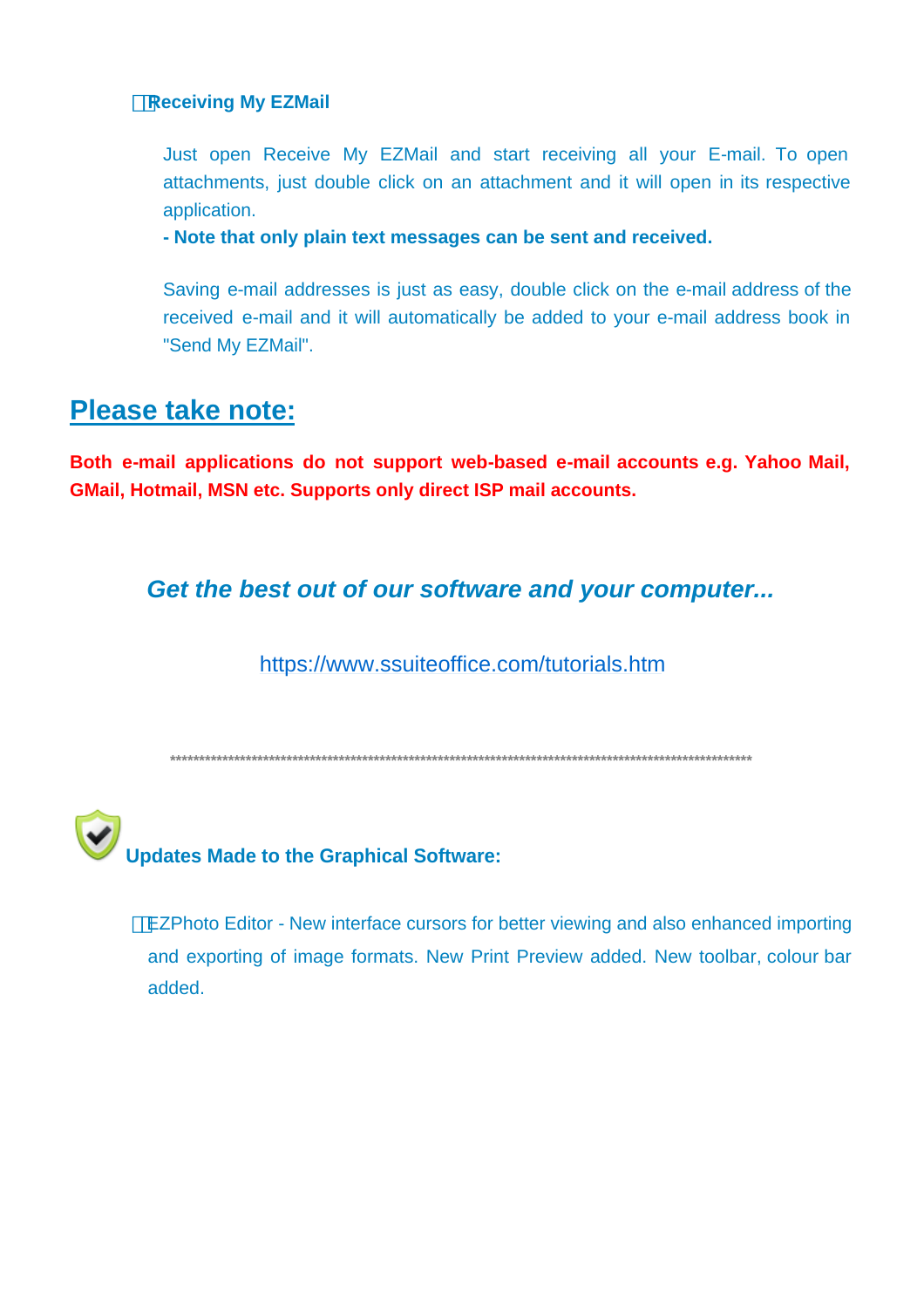#### Import / Open:

Portable Network Graphic - \*.png with transparency Graphics Interchange Format - \*.gif with transparency Graphics Interchange Format Animated - \*.gif { Multi-Frame Compatible } Joint Photographic Experts Group - \*.jpg ; \*.jpeg Windows Bitmap - \*.bmp Windows Metafile - \*.wmf Windows Enhanced Metafile - \* emf

#### Export / Save:

Portable Network Graphic - \*.png with transparency Graphics Interchange Format - \*.gif with transparency Joint Photographic Experts Group - \*.jpg Tagged Information File Format 6.0 - \*.tiff Windows Bitmap - \*.bmp Windows Enhanced Metafile - \*.emf

If you find this office suite in any way helpful and productive, please help support our efforts by making a donation or contribution...

https://www.ssuiteoffice.com/donate.htm

Your contributions are vital to the success of our initiative... https://www.ssuiteoffice.com/resources/windowswithnojava.htm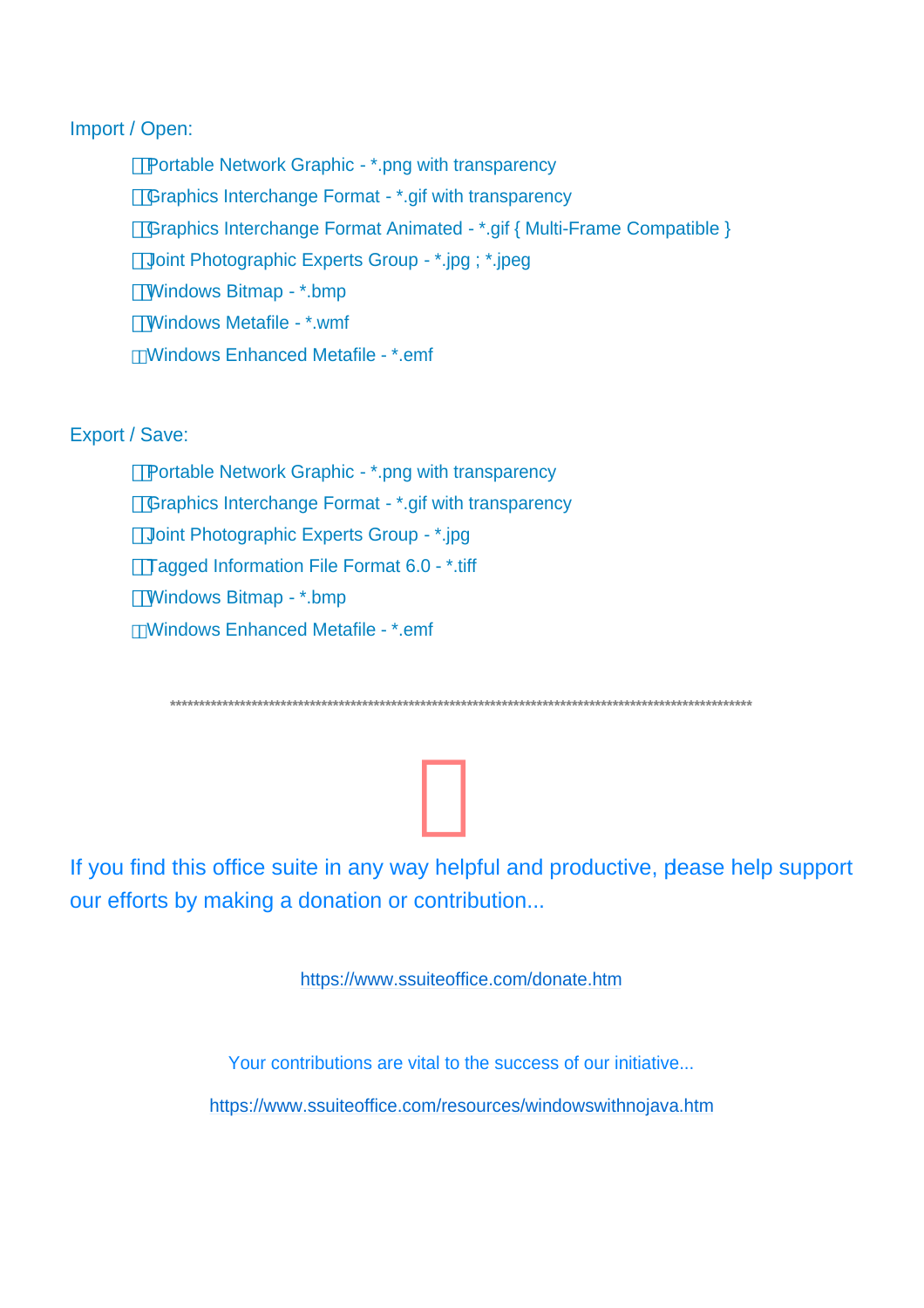

#### https://www.ssuiteoffice.com/aboutus.htm





| Web address               | : www.ssuiteoffice.com                                           |
|---------------------------|------------------------------------------------------------------|
| <b>Tutorials</b>          | : www.ssuiteoffice.com/tutorials.htm                             |
| <b>General Queries</b>    | : www.ssuiteoffice.com/resources/helpdesk.htm                    |
| <b>Free Service Packs</b> | : www.ssuiteoffice.com/resources/servicepacks.htm                |
|                           | Free Software Downloads : www.ssuiteoffice.com/freedownloads.htm |
|                           |                                                                  |



#### **Stay Compatible - Stay Productive - Stay Connected**



Pure Visual Simplicity™

## **Go Green With Us:**

https://www.ssuiteoffice.com/aboutus.htm#318490165